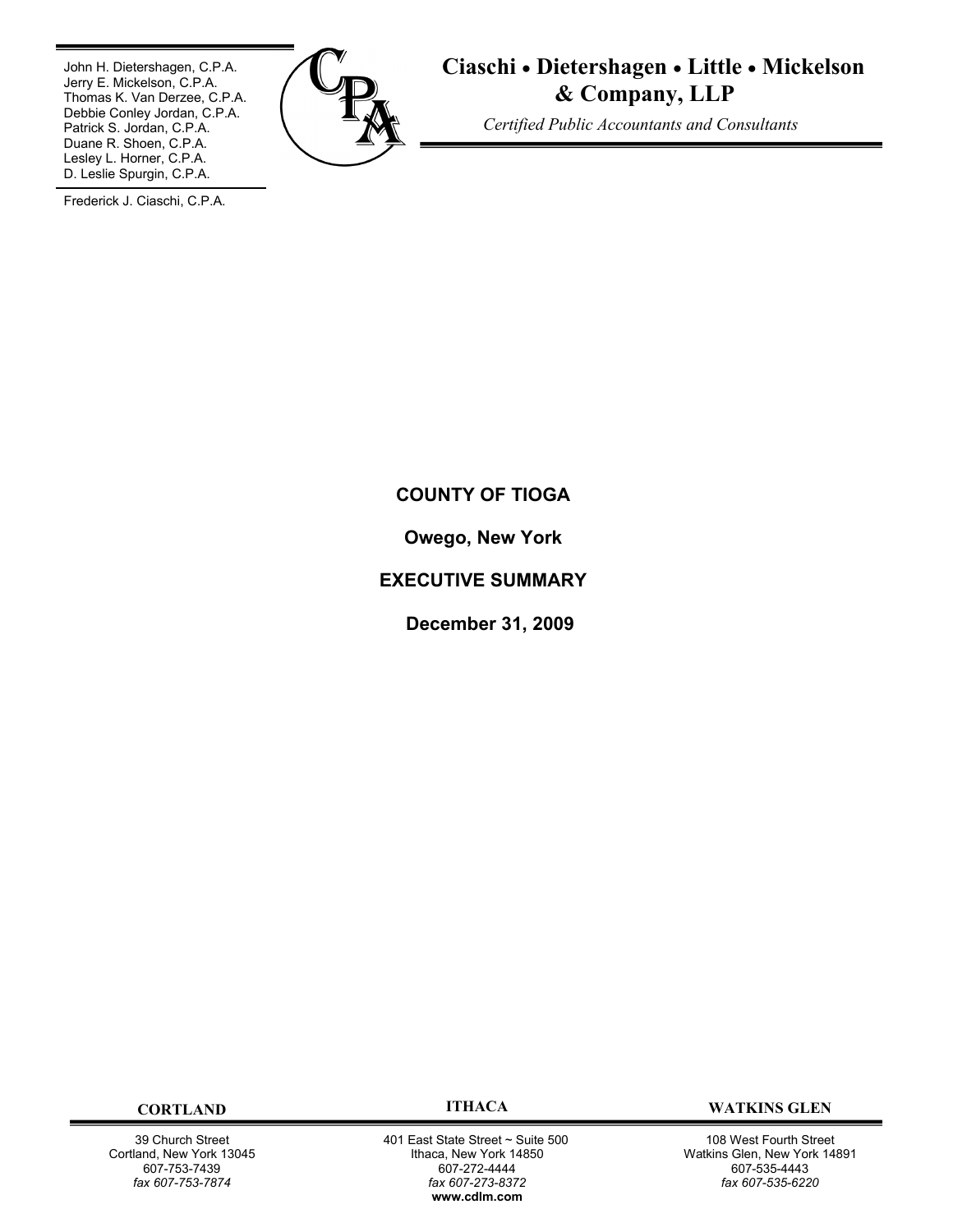#### COUNTY OF TIOGA

#### EXECUTIVE SUMMARY OF 2009 AUDIT REPORT AND FINDINGS

Report of Independent Auditors on Basic Financial **Statements** 

Report of Independent Auditors on Supplemental Financial Information

Report on Internal Control Over Financial Reporting and on Compliance and Other Matters Based on an Audit of Financial Statements Performed in Accordance with *Government Auditing Standards*

Report on Compliance with Requirements Applicable to Each Major Program and Internal Control Over Compliance in Accordance with OMB Circular A-133

Report on Schedule of Expenditures of Federal Awards

Auditor's Communication with Those Charged with Goverance

#### **Basic Financial Statements Description of Report and Findings**

**Qualified opinion** on the County of Tioga's (the County) financial statements because the financial statements of the Soil and Water Conservation District have not been audited for the year ended December 31, 2009.

**Unqualified report** on supplemental financial information in relation to primary audit report.

Report on the County's compliance with laws and regulations that may have a direct and material effect on the financial statements. This report identified **no material instances of noncompliance.**

Reports on the County's internal control over financial reporting based on the auditor's understanding of the internal control structure and assessment of control risk obtained as part of the audit of the basic financial statements. This report identified **one significant deficiency and one material weakness in internal control.**

#### **Single Audit (OMB A-133) Report Description of Report and Findings**

Report on 1) the County's internal control structure policies and procedures used in administering federal award programs; 2) compliance with general requirements of the County's federal awards; and 3) compliance with specific requirements applicable to its major federal award programs. This report identified **one instance of noncompliance and no material weaknesses.**

**Unqualified report** on the Schedule of Expenditures of Federal Awards supplemental information in relation to the primary audit report. Federal expenditures amounted to \$20,977,894.

A letter that specifically addresses certain required communications to the Legislature in accordance with professional standards - there were **no comments of concern** to be reported regarding the following:

- Qualitative Aspects of Accounting Practices
- Difficulties Encountered in Performing the Audit
- Corrected or Uncorrected Misstatements
- Disagreements with Management
- Management Representations
- Management Consultations with Other Independent **Accountants**
- Other Audit Matters or Issues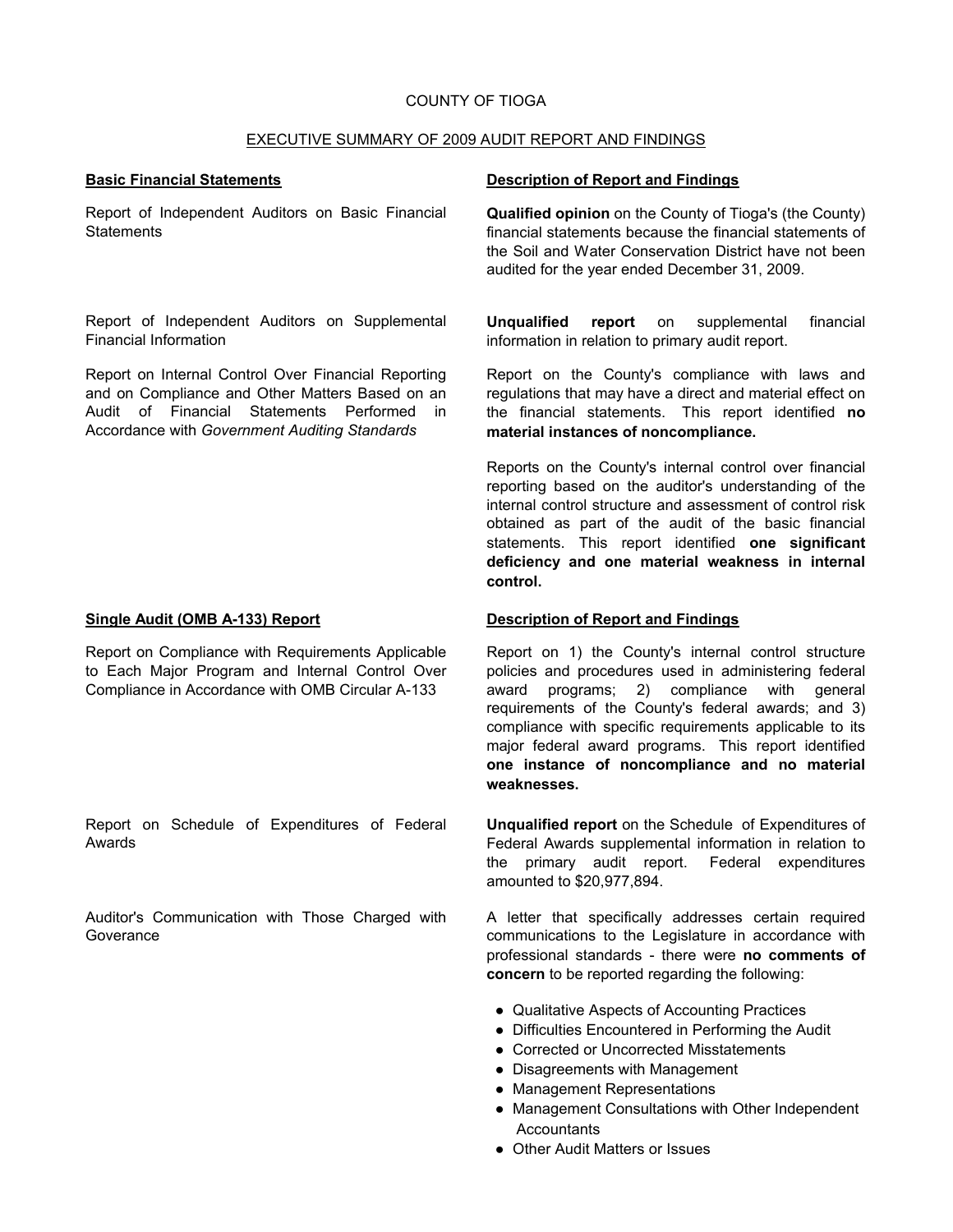#### COUNTY OF TIOGA

#### 4 YEAR FINANCIAL STATEMENT ANALYSIS

| <b>GENERAL FUND</b>                              | 12/31/2009             | 12/31/2008           | 12/31/2007           | 12/31/2006             |
|--------------------------------------------------|------------------------|----------------------|----------------------|------------------------|
| <b>ASSETS</b>                                    |                        |                      |                      |                        |
| Cash and investments                             | \$<br>7,495,821        | \$<br>8,149,756      | \$<br>6,478,455 \$   | 5,730,186              |
| Taxes receivable                                 | 5,450,979              | 5,094,743            | 5,344,497            | 4,798,459              |
| Due from state and federal                       | 5,135,001              | 5,015,335            | 4,394,838            | 8,471,094              |
| Other receivables                                | 389,992                | 388,736              | 785,179              | 745,803                |
| Prepaid expenses                                 | 303,257                | 336,739              | 401,913              | -0-                    |
| Due from other governments                       | 317,629                | 13,011               | -0-                  | $-0-$                  |
| Due from other funds                             | 3,183,228              | 3,070,939            | 1,068,745            | 348,842                |
| <b>Total Assets</b>                              | \$<br>22,275,907       | \$<br>22,069,259     | \$<br>18,473,627 \$  | 20,094,384             |
| <b>LIABILITIES</b>                               |                        |                      |                      |                        |
| Accounts payable and accruals                    | \$<br>2,614,134        | \$<br>3,369,695      | \$<br>2,017,622 \$   | 2,099,123              |
| Due to other governments                         | 5,672,512              | 3,534,311            | 3,434,865            | 3,141,904              |
| Due to other funds                               | 1,386,457              | 2,215,791            | 469,248              | 1,407,780              |
| Deferred revenue                                 | 1,980,278              | 1,652,877            | 2,160,927            | 1,485,665              |
| <b>Total Liabilities</b>                         | 11,653,381             | 10,772,674           | 8,082,662            | 8,134,472              |
| <b>FUND BALANCE</b>                              |                        |                      |                      |                        |
| Reserved for encumbrances                        | 544,900                | 393,403              | 447,731              | 378,910                |
| Reserved for other                               | 669,955                | 599,414              | 458,032              | 290,775                |
| Appropriated                                     | 3,800,000              | 4,600,000            | 4,000,000            | 3,400,000              |
| Unreserved                                       | 5,607,671              | 5,703,768            | 5,485,202            | 7,890,227              |
| <b>Total Fund Balances</b>                       | 10,622,526             | 11,296,585           | 10,390,965           | 11,959,912             |
| <b>Total Liabilities and Fund Balances</b>       | \$<br>22,275,907       | \$<br>22,069,259     | \$<br>18,473,627     | \$<br>20,094,384       |
| <b>REVENUES</b>                                  |                        |                      |                      |                        |
| Real property taxes and tax items                | \$<br>20,620,771       | \$<br>20,593,026     | \$<br>18,735,668 \$  | 18,098,306             |
| Nonproperty tax items                            | 16,865,711             | 16,895,480           | 16,007,800           | 16,967,567             |
| Departmental income                              | 8,306,344              | 8,030,635            | 6,910,370            | 7,323,658              |
| Intergovernmental charges                        | 579,018                | 504,101              | 581,067              | 978,255                |
| Use of money and property                        | 87,658                 | 253,453              | 595,260              | 444,657                |
| Fines and forfeitures                            | 141,813                | 133,867              | 138,024              | 101,102                |
| Other                                            | 328,578                | 612,542              | 709,969              | 193,205                |
| State sources                                    | 9,700,304              | 8,780,736            | 8,932,542            | 9,071,031              |
| Federal sources                                  | 8,410,117              | 6,418,455            | 8,959,189            | 9,101,997              |
| <b>Total Revenues</b>                            | 65,040,314             | 62,222,295           | 61,569,889           | 62,279,778             |
| <b>EXPENDITURES</b>                              |                        |                      |                      |                        |
| General governmental support                     | 9,888,484              | 10,430,420           | 9,900,808            | 9,646,497              |
| Education                                        | 5,191,138              | 4,526,465            | 4,214,424            | 4,234,407              |
| Public safety<br>Public health                   | 6,401,237<br>7,324,576 | 6,497,446            | 6,150,246            | 6,123,074<br>6,760,855 |
| Transportation                                   | 630,986                | 7,426,805<br>785,701 | 7,066,839<br>807,844 | 729,181                |
| Economic assistance and opportunity              | 20,342,519             | 19,704,320           | 19,670,902           | 20,594,140             |
| Culture and recreation                           | 232,827                | 215,570              | 212,401              | 227,204                |
| Home and community service                       | 657,064                | 635,062              | 592,107              | 560,764                |
| <b>Employee benefits</b>                         | 8,851,007              | 7,979,120            | 7,984,333            | 8,149,241              |
| Debt service (principal and interest)            | 690,000                | -0-                  | -0-                  | -0-                    |
| <b>Total Expenditures</b>                        | 60,209,838             | 58,200,909           | 56,599,904           | 57,025,363             |
| <b>Excess of Revenues</b>                        | 4,830,476              | 4,021,386            | 4,969,985            | 5,254,415              |
| Transfers (out)                                  | (5,099,572)            | (3, 115, 766)        | (2,456,579)          | (3,464,054)            |
| Net Change in Fund Balance                       | \$<br>(269,096)        | \$<br>905,620        | \$<br>2,513,406      | \$<br>1,790,361        |
| Restatement                                      | \$<br>(404, 963)       | \$<br>-0-            | \$<br>(4,082,353)    | -0-                    |
| <b>EXPENDITURES AND TRANSFERS IN OTHER FUNDS</b> |                        |                      |                      |                        |
| Refuse and Garbage Fund                          | \$<br>1,240,149        | \$<br>1,243,391      | 1,182,692            | \$<br>1,125,716        |
| County Road Fund                                 | \$<br>1,801,061        | \$<br>1,756,699      | \$<br>1,730,025      | \$<br>1,672,854        |
| Road Machinery Fund                              | \$<br>632,046          | \$<br>660,935        | 609,474              | \$<br>575,768          |
| <b>Special Grant Fund</b>                        | \$<br>719,869          | 291,126              | 628,460              | 446,898                |
| Capital Funds                                    | \$<br>4,226,178        | 7,644,938            | 8,179,379            | \$<br>8,042,254        |

Note: Abstracted from audited financials - See audit reports for complete information